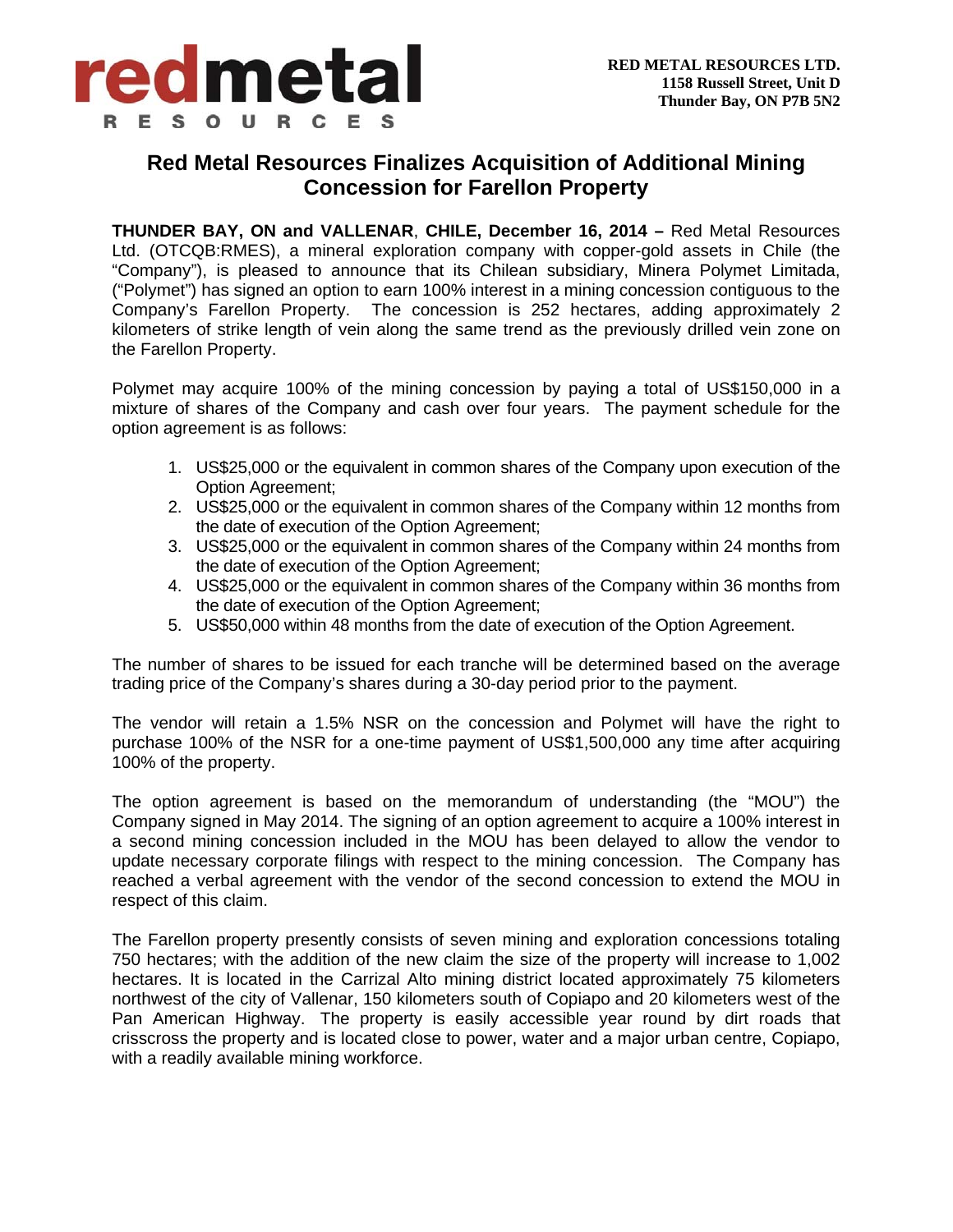

Caitlin Jeffs, P.Geo., President & CEO of Red Metal stated, "This additional mining claim along strike of the Farellon vein trend provides very exciting exploration options for Red Metal."

In addition, Minera Polymet was notified by Geoactiva SPA ("Geoactiva") that they will not be continuing the option for Polymet's Perth Property. As part of the option agreement Geoactiva was required to complete exploration work on the Perth property for the minimum of \$500,000 by April 30, 2014. Geoactiva's exploration program was completed on the Perth Property and one additional third party claim (which Geoactiva also decided not to maintain).

Geoactiva's exploration program on the Perth Property and one additional third party concession consisted of 30 drillholes totaling 3956 metres, of which 4 drillholes were primarily on Polymet's mining concessions. A total of 35 surface reconnaissance samples and 728 surface chip samples were taken on the Perth Property. Chip samples were taken across veins and ranged in length from 0.15 to 3.0 metres.

Significant results of the surface reconnaissance samples are detailed in the table below:

| Sample ID | <b>Northing</b> | <b>Easting</b> | <b>Elevation</b> | Length         | Au g/t | Cu % |
|-----------|-----------------|----------------|------------------|----------------|--------|------|
| 778       | 6895914.00      | 308888.00      | 772              | Reconnaissance | 16.50  | 2.87 |
| 1962      | 6893308.58      | 308065.74      | 648              | 1.10           | 15.26  | 0.93 |
| 1977      | 6895153.72      | 308780.84      | 714              | 2.10           | 14.43  | 0.71 |
| 2938      | 6895006.00      | 308352.00      | 888              | 0.50           | 14.00  | 3.62 |
| 1960      | 6893313.57      | 308068.57      | 648              | 1.10           | 9.77   | 1.36 |
| 2975      | 6894308.00      | 308364.00      | 727              | 0.40           | 8.92   | 1.84 |
| 1903      | 6892715.11      | 307888.80      | 588              | 0.60           | 8.52   | 1.56 |
| 1952      | 6892720.24      | 307889.38      | 588              | 1.50           | 8.37   | 2.14 |
| 1961      | 6893307.92      | 308066.42      | 647              | 1.10           | 8.14   | 2.83 |
| 1923      | 6893265.79      | 308261.54      | 622              | 0.30           | 7.60   | 1.04 |
| 1921      | 6893260.81      | 308515.88      | 638              | 0.40           | 7.38   | 2.43 |
| 1913      | 6893501.66      | 308143.50      | 687              | 0.60           | 6.73   | 7.16 |
| 252       | 6892373.78      | 307952.33      | 581              | 0.35           | 6.48   | 1.32 |
| 1821      | 6896660.00      | 309450.00      | 671              | 1.10           | 5.86   | 4.09 |
| 1813      | 6896586.00      | 310019.00      | 584              | 1.30           | 5.71   | 2.88 |
| 3037      | 6895254.00      | 308254.00      | 901              | 0.30           | 5.25   | 8.76 |
| 2951      | 6894414.00      | 308406.00      | 741              | 0.55           | 4.89   | 2.08 |
| 1972      | 6895140.00      | 308797.00      | 778              | 1.20           | 4.75   | 1.68 |
| 1975      | 6895151.55      | 308790.60      | 757              | 1.40           | 4.47   | 5.90 |
| 2007      | 6897060.00      | 309956.00      | 563              | 1.50           | 4.07   | 3.78 |
| 1905      | 6893092.03      | 308001.35      | 660              | 0.80           | 3.13   | 3.98 |

The Perth Property was acquired by Red Metal in Q1 of 2011 and is located immediately northwest of the Farellon property, Red Metal's most advanced property. Both, the Perth and Farellon, properties are located in the historic Carrizal Alto mining district located in III Region, Chile.